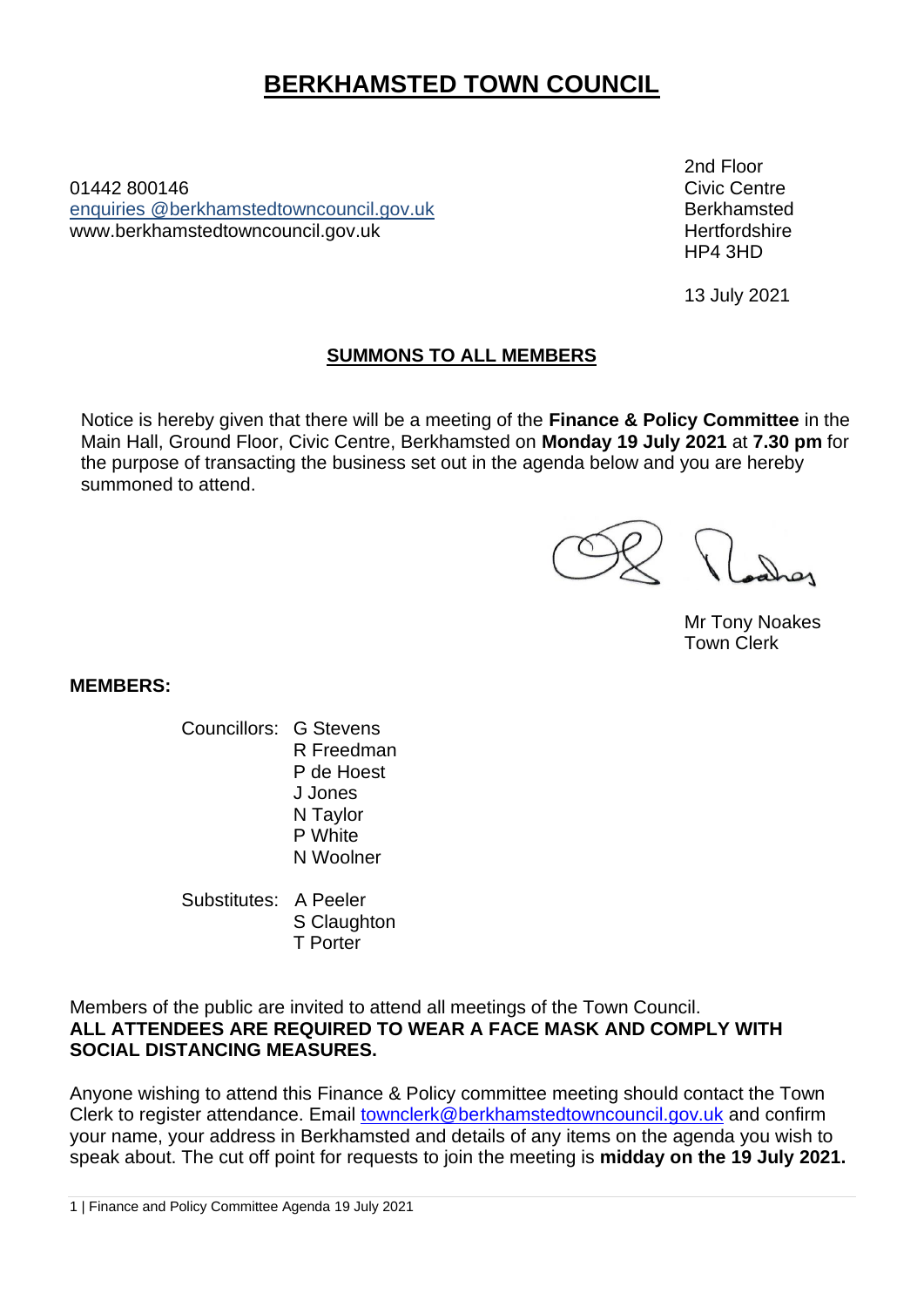Alternatively, if you wish to comment on an item on this agenda by email, please do so by emailing [townclerk@berkhamstedtowncouncil.gov.uk](mailto:townclerk@berkhamstedtowncouncil.gov.uk) by **midday on the 19 July 2021.** Email comments will be passed to the Finance & Policy Committee ahead of the meeting and discussed during the meeting.

# **AGENDA**

## **OPENING MATTERS**

- **FP 38/21** To receive apologies for absence
- **FP 39/21** To receive **declarations of interest** regarding items on the agenda
- **FP 40/21 To suspend Standing Orders to allow public participation**

#### **FINANCIAL MATTERS**

#### **FP 41/21 Grant Applications**

- (i) Grant application from Westfield School Association for £2,000 for a new outdoor learning area – **for review and decision**.
- (ii) Grant application from Open Door to support ongoing operational costs **for review and decision.**

#### **FP 42/21 Income and Expenditure including Receipts and Payments Schedule**

- (i) To **note and approve** the Income and Expenditure and Variance Analysis at 30 June 2021.
- (ii) Payments and receipts schedules for the period 1 May 2021 30 June 2021 will be sent to the Chair of F&P for scrutiny.
- (iii) To **note** the balance sheet as at 30 June 2021.

#### **POLICY MATTERS**

#### **FP 43/21 The Queen's Platinum Jubilee 2 – 5 June 2022**

(i) What should BTC initiate/commission to commemorate the Jubilee. **Discussion and agree next steps**.

#### **FP 44/21 Projects**

- (i) Mill Street Railings & Castle Street Bridge quotation to repaint to be **reviewed and decision required.**
- (ii) Canal Fields Footpath proposal to contribute funds to proceed with a DBC proposal to replace footpath. **Discussion and approval.**